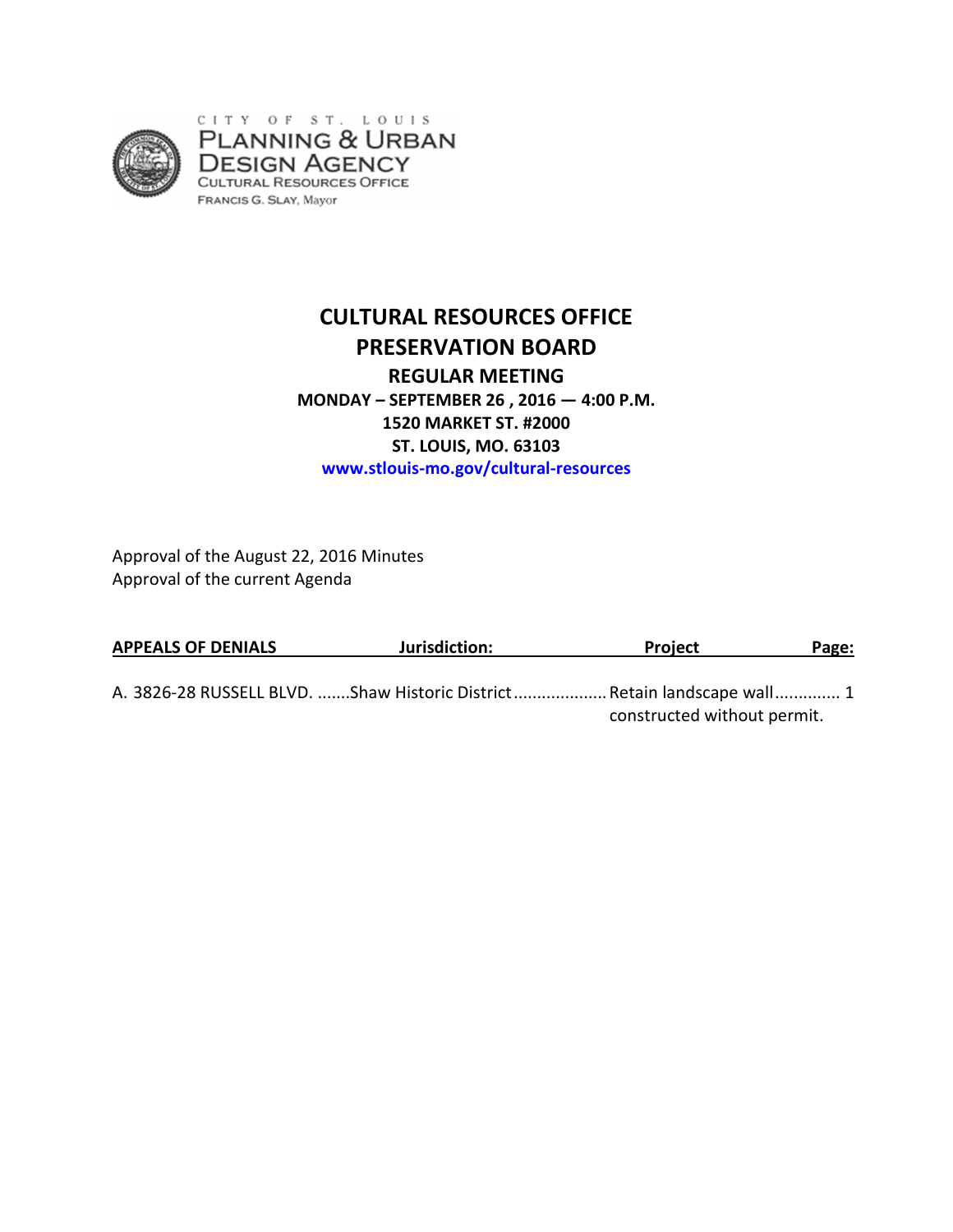

CITY OF ST. LOUIS PLANNING & URBAN **DESIGN AGENCY** CULTURAL RESOURCES OFFICE FRANCIS G. SLAY, Mayor

**A.** 

| DATE:             | September 26, 2015                                            |
|-------------------|---------------------------------------------------------------|
| Address:          | 3826-28 Russell Boulevard                                     |
| ltem:             | Appeal of Director's denial to replace a retaining wall.      |
| Jurisdiction:     | Shaw Neighborhood Local Historic District - Ward 8            |
| $\mathsf{STAFF:}$ | Andrea Gagen, Preservation Planner, Cultural Resources Office |
|                   |                                                               |



**3826-28 RUSSELL BLVD.** 

**OWNER/APPLICANT:**  Michael & Mary E. Bender

## **RECOMMENDATION:**

That the Preservation Board uphold the Director's denial, as the retaining wall does not comply with the Shaw Historic District Standards.

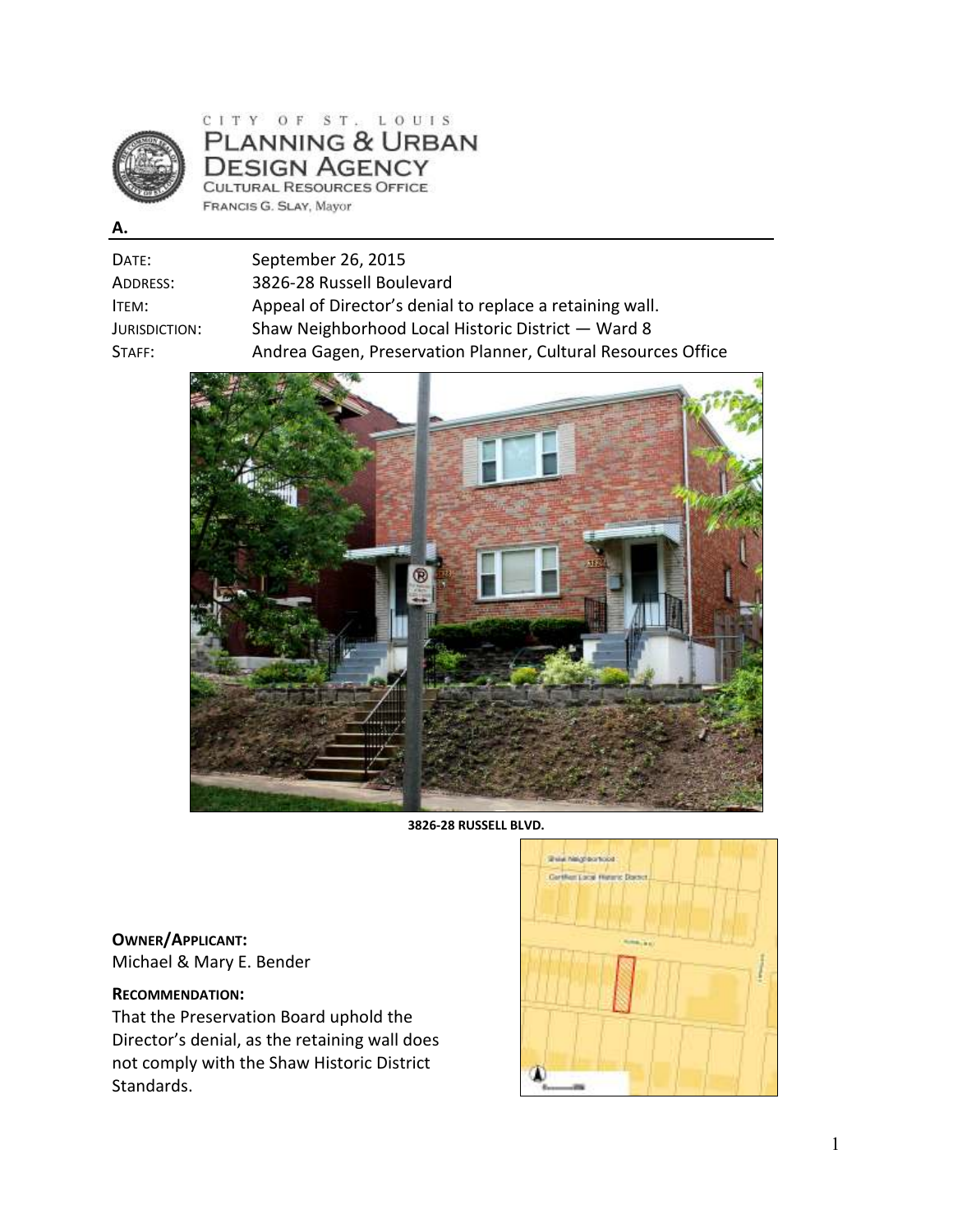## **THE CURRENT WORK:**

The Cultural Resources Office received a complaint that a front retaining wall had been installed at 3826-28 Russell Boulevard. Upon inspection, it was found that a low Versa-Lok retaining wall had been constructed without a permit, and the owners were cited. Subsequently, they applied for a permit to retain the wall. The permit was denied as the retaining wall does not meet the Shaw Neighborhood Historic District standards. The owner has appealed the decision. The issue was deferred from the August agenda.

The new wall is located at the top of the front terrace and encloses flower beds. As it is less than 18 inches in height, it does not require a permit from the Building Division, only from the Cultural Resources Office. A taller Versa-Lok retaining wall sited nearer the building was extant prior to the owners purchasing the property in 2011. The Office has no record of a permit for this wall.

## **RELEVANT LEGISLATION:**

Excerpt from Ordinance #59400, the Shaw Neighborhood Historic District:

## **Residential Appearance and Use Standards**

G. Walls, Fences, and Enclosures:

Yard dividers, walls, enclosures, or fences in front of building line are not permitted. Fences or walls on or behind the building line, when prominently visible from the street, should be of wood, stone, brick, brick-faced concrete, ornamental iron or dark painted chain link. All side fences shall be limited to six feet in height.

**Does not comply. The proposed retaining wall would be constructed with concrete units which is not an approved material under the historic district standards. The wall sits in front of the building line which is also not allowed under the standards.** 

## **PRELIMINARY FINDINGS AND CONCLUSION:**

The Cultural Resources Office's consideration of the Shaw Neighborhood District standards and the specific criteria for walls on a visible facade led to these preliminary findings.

- 3826-28 Russell Blvd. is located in the Shaw Neighborhood Local Historic District.
- The proposed Versa-Lok retaining wall is a concrete block product which is not an approved material under the historic district standards.
- The proposed wall sits in front of the building line which is not allowed under the historic district standards.

Based on these preliminary findings, the Cultural Resources Office recommends that the Preservation Board uphold the Director's denial of the application to retain a retaining wall as it does not comply with the Shaw Neighborhood Local Historic District standards.